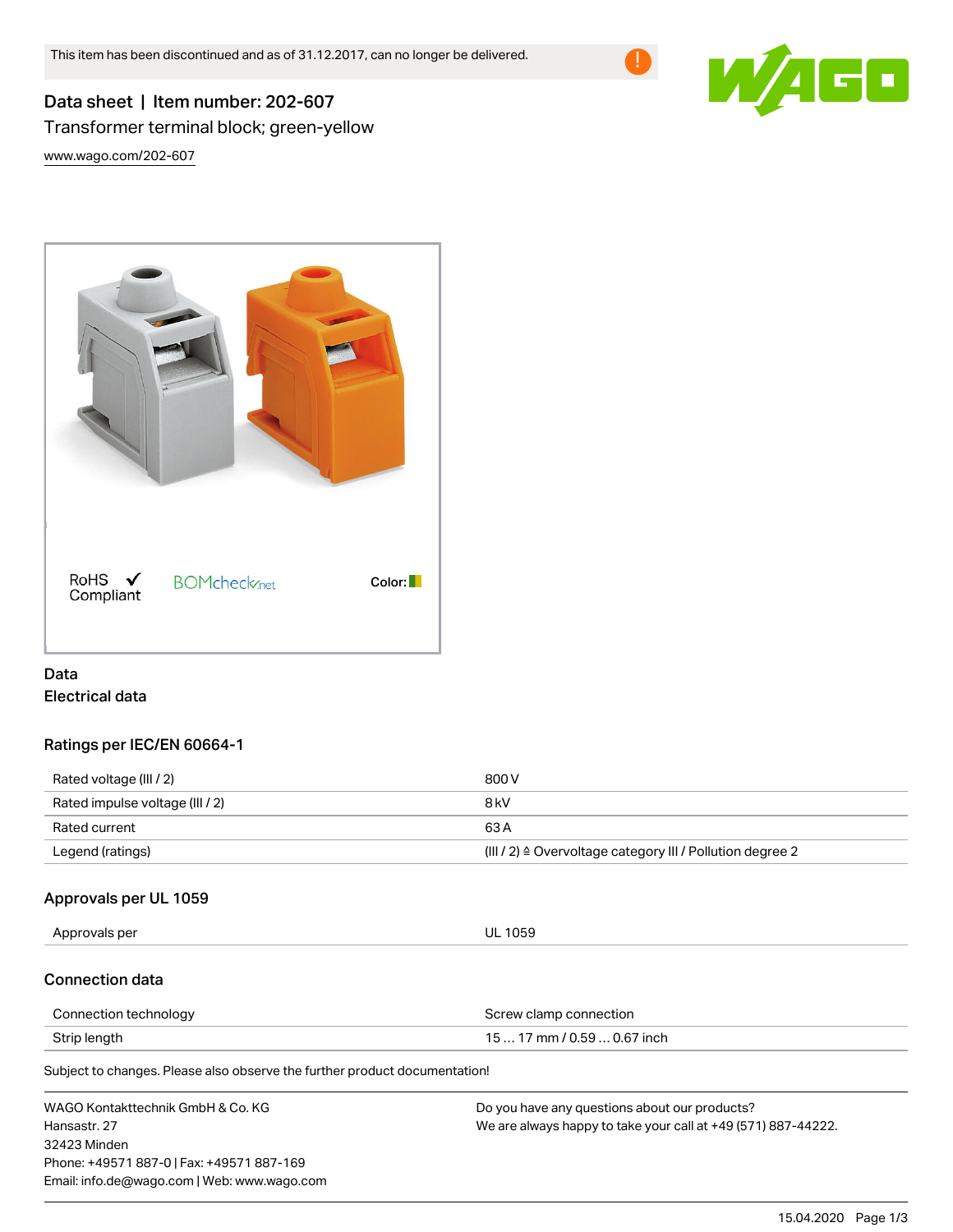

# Data sheet | Item number: 202-607

| www.wago.com/202-607              |  |
|-----------------------------------|--|
| Total number of connection points |  |
| Total number of potentials        |  |
| Number of connection types        |  |

## Geometrical Data

| Width  | 19 mm / 0.748 inch |
|--------|--------------------|
| Height | 38 mm / 1.496 inch |
| Depth  | 38 mm / 1.496 inch |

#### Material Data

| Color  | green-yellow |
|--------|--------------|
| Weight | 20. I Y      |

#### Commercial data

| Product Group  | 10 (Transformer Blocks) |
|----------------|-------------------------|
| Packaging type | <b>BOX</b>              |
| GTIN           | 4044918923774           |

### Approvals / Certificates

#### Country specific Approvals

| Logo | Approval                               | <b>Additional Approval Text</b> | Certificate<br>name |
|------|----------------------------------------|---------------------------------|---------------------|
| Æ    | <b>CSA</b><br>DEKRA Certification B.V. | C <sub>22.2</sub>               | 70010891            |

#### UL-Approvals

| Logo | Approval                      | <b>Additional Approval Text</b> | Certificate<br>name |
|------|-------------------------------|---------------------------------|---------------------|
|      |                               |                                 |                     |
|      | UL                            | <b>UL 1059</b>                  | 20190731-           |
| o    | UL International Germany GmbH |                                 | E45172              |

## **Counterpart**

.<br>Subject to changes. Please also observe the further product documentation!

WAGO Kontakttechnik GmbH & Co. KG Hansastr. 27 32423 Minden Phone: +49571 887-0 | Fax: +49571 887-169 Email: info.de@wago.com | Web: www.wago.com Do you have any questions about our products? We are always happy to take your call at +49 (571) 887-44222.